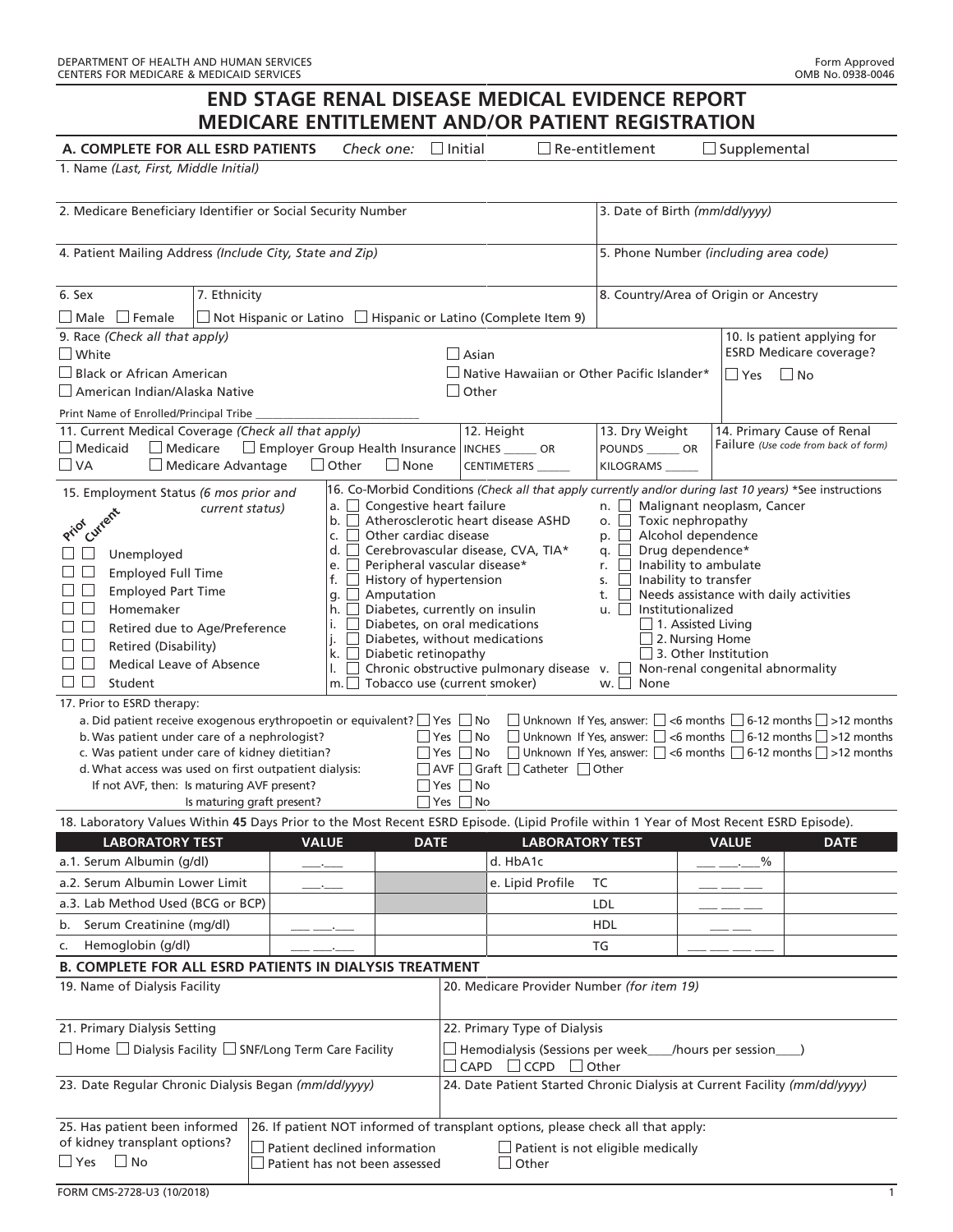| <b>C. COMPLETE FOR ALL KIDNEY TRANSPLANT PATIENTS</b>                                                                                                                                                                                                                                                                                                                                                                                                                                                                                                                                                                                                                                                                     |                                                                                                                                |  |                                                                 |                                          |                                         |  |
|---------------------------------------------------------------------------------------------------------------------------------------------------------------------------------------------------------------------------------------------------------------------------------------------------------------------------------------------------------------------------------------------------------------------------------------------------------------------------------------------------------------------------------------------------------------------------------------------------------------------------------------------------------------------------------------------------------------------------|--------------------------------------------------------------------------------------------------------------------------------|--|-----------------------------------------------------------------|------------------------------------------|-----------------------------------------|--|
| 27. Date of Transplant (mm/dd/yyyy)                                                                                                                                                                                                                                                                                                                                                                                                                                                                                                                                                                                                                                                                                       | 28. Name of Transplant Hospital                                                                                                |  |                                                                 | 29. Medicare Provider Number for Item 28 |                                         |  |
| Date patient was admitted as an inpatient to a hospital in preparation for, or anticipation of, a kidney transplant prior to the<br>date of actual transplantation.                                                                                                                                                                                                                                                                                                                                                                                                                                                                                                                                                       |                                                                                                                                |  |                                                                 |                                          |                                         |  |
| 30. Enter Date (mm/dd/yyyy)                                                                                                                                                                                                                                                                                                                                                                                                                                                                                                                                                                                                                                                                                               | 31. Name of Preparation Hospital                                                                                               |  |                                                                 | 32. Medicare Provider number for Item 31 |                                         |  |
| 33. Current Status of Transplant (if functioning, skip items 36 and 37)<br>$\Box$ Functioning<br>$\Box$ Non-Functioning                                                                                                                                                                                                                                                                                                                                                                                                                                                                                                                                                                                                   | 34. Type of Donor:<br>$\Box$ Deceased $\Box$ Living Related $\Box$ Living Unrelated                                            |  |                                                                 |                                          |                                         |  |
| 35. If Non-Functioning, Date of Return to Regular Dialysis (mm/dd/yyyy)                                                                                                                                                                                                                                                                                                                                                                                                                                                                                                                                                                                                                                                   | 36. Current Dialysis Treatment Site<br>$\Box$ Dialysis Facility $\Box$ SNF/Long Term Care Facility<br>$\Box$ Home              |  |                                                                 |                                          |                                         |  |
| D. COMPLETE FOR ALL ESRD SELF-DIALYSIS TRAINING PATIENTS (MEDICARE APPLICANTS ONLY)                                                                                                                                                                                                                                                                                                                                                                                                                                                                                                                                                                                                                                       |                                                                                                                                |  |                                                                 |                                          |                                         |  |
| 37. Name of Training Provider                                                                                                                                                                                                                                                                                                                                                                                                                                                                                                                                                                                                                                                                                             |                                                                                                                                |  | 38. Medicare Provider Number of Training Provider (for Item 37) |                                          |                                         |  |
| 39. Date Training Began (mm/dd/yyyy)                                                                                                                                                                                                                                                                                                                                                                                                                                                                                                                                                                                                                                                                                      | 40. Type of Training<br>$\square$ Hemodialysis a. $\square$ Home b. $\square$ In Center<br>CAPD<br>$\Box$ CCPD<br>$\Box$ Other |  |                                                                 |                                          |                                         |  |
| 41. This Patient is Expected to Complete (or has completed) Training<br>and will Self-dialyze on a Regular Basis.<br>$\Box$ Yes<br>$\Box$ No                                                                                                                                                                                                                                                                                                                                                                                                                                                                                                                                                                              | 42. Date When Patient Completed, or is Expected to Complete, Training<br>(mm/dd/yyyy)                                          |  |                                                                 |                                          |                                         |  |
| I certify that the above self-dialysis training information is correct and is based on consideration of all pertinent medical, psychological, and<br>sociological factors as reflected in records kept by this training facility.                                                                                                                                                                                                                                                                                                                                                                                                                                                                                         |                                                                                                                                |  |                                                                 |                                          |                                         |  |
| 43. Printed Name and Signature of Physician personally familiar with the patient's training                                                                                                                                                                                                                                                                                                                                                                                                                                                                                                                                                                                                                               |                                                                                                                                |  |                                                                 |                                          | 44. UPIN or NPI of Physician in Item 43 |  |
| a.) Printed Name                                                                                                                                                                                                                                                                                                                                                                                                                                                                                                                                                                                                                                                                                                          | b.) Signature                                                                                                                  |  |                                                                 | c.) Date (mm/dd/yyyy)                    |                                         |  |
| <b>E. PHYSICIAN IDENTIFICATION</b>                                                                                                                                                                                                                                                                                                                                                                                                                                                                                                                                                                                                                                                                                        |                                                                                                                                |  |                                                                 |                                          |                                         |  |
| 45. Attending Physician (Print)                                                                                                                                                                                                                                                                                                                                                                                                                                                                                                                                                                                                                                                                                           | 46. Physician's Phone No. (include Area Code)                                                                                  |  |                                                                 | 47. UPIN or NPI of Physician in Item 45  |                                         |  |
| I certify, under penalty of perjury, that the information on this form is correct to the best of my knowledge and belief. Based on diagnostic<br>tests and laboratory findings, I further certify that this patient has reached the stage of renal impairment that appears irreversible and<br>permanent and requires a regular course of dialysis or kidney transplant to maintain life. I understand that this information is intended for<br>use in establishing the patient's entitlement to Medicare benefits and that any falsification, misrepresentation, or concealment of essential<br>information may subject me to fine, imprisonment, civil penalty, or other civil sanctions under applicable Federal laws. | PHYSICIAN ATTESTATION                                                                                                          |  |                                                                 |                                          |                                         |  |
| 48. Attending Physician's Signature of Attestation (Same as Item 45)                                                                                                                                                                                                                                                                                                                                                                                                                                                                                                                                                                                                                                                      |                                                                                                                                |  |                                                                 |                                          | 49. Date (mm/dd/yyyy)                   |  |
| 50. Physician Recertification Signature                                                                                                                                                                                                                                                                                                                                                                                                                                                                                                                                                                                                                                                                                   |                                                                                                                                |  |                                                                 | 51. Date (mm/dd/yyyy)                    |                                         |  |
| 52. Remarks                                                                                                                                                                                                                                                                                                                                                                                                                                                                                                                                                                                                                                                                                                               |                                                                                                                                |  |                                                                 |                                          |                                         |  |

### **F. OBTAIN SIGNATURE FROM PATIENT**

*I hereby authorize any physician, hospital, agency, or other organization to disclose any medical records or other information about my medical condition to the Department of Health and Human Services for purposes of reviewing my application for Medicare entitlement under the Social Security Act and/or for scientific research.*

| 53. Signature of Patient (Signature by mark must be witnessed.) | 54. Date (mm/dd/yyyy) |  |  |  |  |
|-----------------------------------------------------------------|-----------------------|--|--|--|--|
|                                                                 |                       |  |  |  |  |

### **G. PRIVACY STATEMENT**

The collection of this information is authorized by Section 226A of the Social Security Act. The information provided will be used to determine if an individual is entitled to Medicare under the End Stage Renal Disease provisions of the law. The information will be maintained in system No. 09-700520, "End Stage Renal Disease Program Management and Medical Information System (ESRD PMMIS)", published in the Federal Register, Vol. 67, No. 116, June 17, 2002, pages 41244-41250 or as updated and republished. Collection of your Social Security number is authorized by Executive Order 9397. Furnishing the information on this form is voluntary, but failure to do so may result in denial of Medicare benefits. Information from the ESRD PMMIS may be given to a congressional office in response to an inquiry from the congressional office made at the request of the individual; an individual or organization for research, demonstration, evaluation, or epidemiologic project related to the prevention of disease or disability, or the restoration or maintenance of health. Additional disclosures may be found in the Federal Register notice cited above. You should be aware that P.L.100-503, the Computer Matching and Privacy Protection Act of 1988, permits the government to verify information by way of computer matches.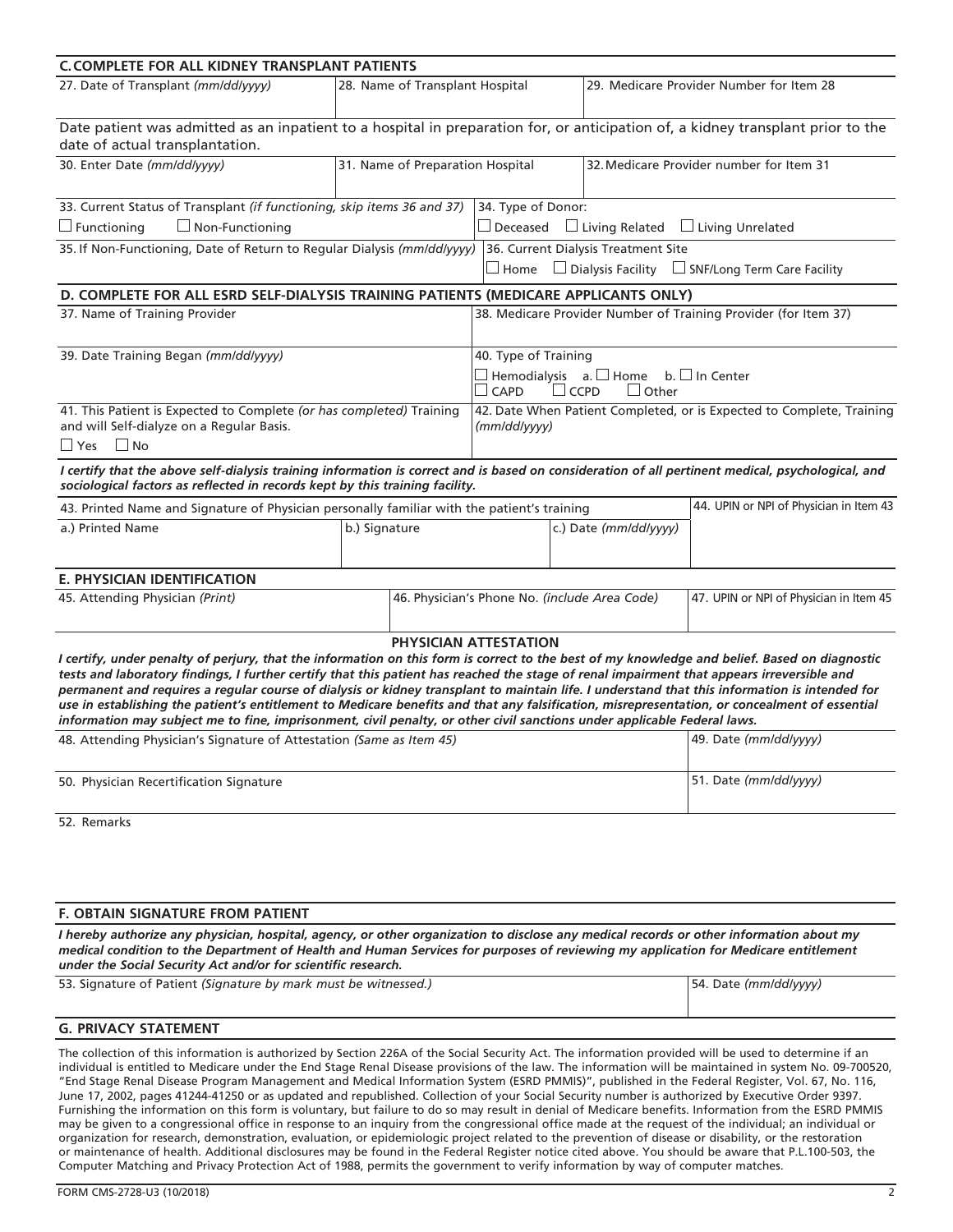## **LIST OF PRIMARY CAUSES OF RENAL DISEASE**

Item 14. Primary Cause of Renal Failure should be completed by the attending physician from the list below. Enter the ICD-10-CM code to indicate the primary cause of end stage renal disease. If there are several probable causes of renal failure, choose one as primary. **An ICD-10-CM code is effective as of October 1, 2015.**

| $ICD-10$        | <b>DESCRIPTION</b>                                                                        | $ICD-10$         | <b>DESCRIPTION</b>                                                                                                 |  |  |
|-----------------|-------------------------------------------------------------------------------------------|------------------|--------------------------------------------------------------------------------------------------------------------|--|--|
| <b>DIABETES</b> |                                                                                           | N04.6            | Nephrotic syndrome with dense deposit disease                                                                      |  |  |
| E10.22          | Type 1 diabetes mellitus with diabetic chronic<br>kidney disease                          | N04.7            | Nephrotic syndrome with diffuse crescentic<br>glomerulonephritis                                                   |  |  |
| E10.29          | Type 1 diabetes mellitus with other diabetic<br>kidney complication                       | N04.8            | Nephrotic syndrome with other morphologic<br>changes                                                               |  |  |
| E11.22          | Type 2 diabetes mellitus with diabetic chronic<br>kidney disease                          | N04.9            | Nephrotic syndrome with unspecified<br>morphologic changes                                                         |  |  |
| E11.29          | Type 2 diabetes mellitus with other diabetic<br>kidney complication                       | N05.9            | Unspecified nephritic syndrome with unspecified<br>morphologic changes                                             |  |  |
|                 | <b>GLOMERULONEPHRITIS</b>                                                                 | N07.0            | Hereditary nephropathy, not elsewhere classified<br>with minor glomerular abnormality                              |  |  |
| N00.8           | Acute nephritic syndrome with other<br>morphologic changes                                |                  | SECONDARY GLOMERULONEPHRITIS/VASCULITIS                                                                            |  |  |
| N01.9           | Rapidly progressive nephritic syndrome with                                               | D59.3            | Hemolytic-uremic syndrome                                                                                          |  |  |
|                 | unspecified morphologic changes                                                           | D69.0            | Allergic purpura                                                                                                   |  |  |
| N02.8           | Recurrent and persistent hematuria with other<br>morphologic changes                      | 177.89           | Other specified disorders of arteries and<br>arterioles                                                            |  |  |
| N03.0           | Chronic nephritic syndrome with minor                                                     | M31.0            | Hypersensitivity angiitis                                                                                          |  |  |
|                 | glomerular abnormality                                                                    | M31.1            | Thrombotic microangiopathy                                                                                         |  |  |
| N03.1           | Chronic nephritic syndrome with focal and<br>segmental glomerular lesions                 |                  | M31.31 Wegener's granulomatosis with renal<br>involvement                                                          |  |  |
| N03.2           | Chronic nephritic syndrome with diffuse                                                   | M31.7            | Microscopic polyangiitis                                                                                           |  |  |
|                 | membranous glomerulonephritis                                                             | M32.0            | Drug-induced systemic lupus erythematosus                                                                          |  |  |
| N03.3           | Chronic nephritic syndrome with diffuse<br>mesangial proliferative glomerulonephritis     |                  | M32.10 Systemic lupus erythematosus, organ or system<br>involvement unspecified                                    |  |  |
| N03.4           | Chronic nephritic syndrome with diffuse<br>endocapillary proliferative glomerulonephritis |                  | M32.14 Glomerular disease in systemic lupus<br>erythematosus                                                       |  |  |
| N03.5           | Chronic nephritic syndrome with diffuse<br>mesangiocapillary glomerulonephritis           |                  | M32.15 Tubulo-interstitial nephropathy in systemic lupus<br>erythematosus                                          |  |  |
| N03.6           | Chronic nephritic syndrome with dense deposit<br>disease                                  |                  | M34.89 Other systemic sclerosis                                                                                    |  |  |
| N03.7           | Chronic nephritic syndrome with diffuse                                                   |                  | <b>INTERSTITIAL NEPHRITIS/PYELONEPHRITIS</b>                                                                       |  |  |
|                 | crescentic glomerulonephritis                                                             | N <sub>10</sub>  | Acute tubulo-interstitial nephritis                                                                                |  |  |
| N03.8           | Chronic nephritic syndrome with other<br>morphologic changes                              |                  | N11.9 Chronic tubulo-interstitial nephritis, unspecified<br>N13.70 Vesicoureteral-reflux, unspecified              |  |  |
| N03.9           | Chronic nephritic syndrome with unspecified<br>morphologic changes                        | N13.8            | Other obstructive and reflux uropathy 2                                                                            |  |  |
| N04.0           | Nephrotic syndrome with minor glomerular<br>abnormality                                   | T86.00           | <b>TRANSPLANT COMPLICATIONS</b><br>Unspecified complication of bone marrow                                         |  |  |
| N04.1           | Nephrotic syndrome with focal and segmental<br>glomerular lesions                         |                  | transplant                                                                                                         |  |  |
| N04.2           | Nephrotic syndrome with diffuse membranous<br>glomerulonephritis                          | T86.10<br>T86.20 | Unspecified complication of kidney transplant<br>Unspecified complication of heart transplant                      |  |  |
| N04.3           | Nephrotic syndrome with diffuse mesangial<br>proliferative glomerulonephritis             | T86.40           | Unspecified complication of liver transplant<br>T86.819 Unspecified complication of lung transplant                |  |  |
| N04.4           | Nephrotic syndrome with diffuse endocapillary<br>proliferative glomerulonephritis         |                  | T86.859 Unspecified complication of intestine transplant<br>T86.899 Unspecified complication of other transplanted |  |  |
| N04.5           | Nephrotic syndrome with diffuse<br>mesangiocapillary glomerulonephritis                   |                  | tissue                                                                                                             |  |  |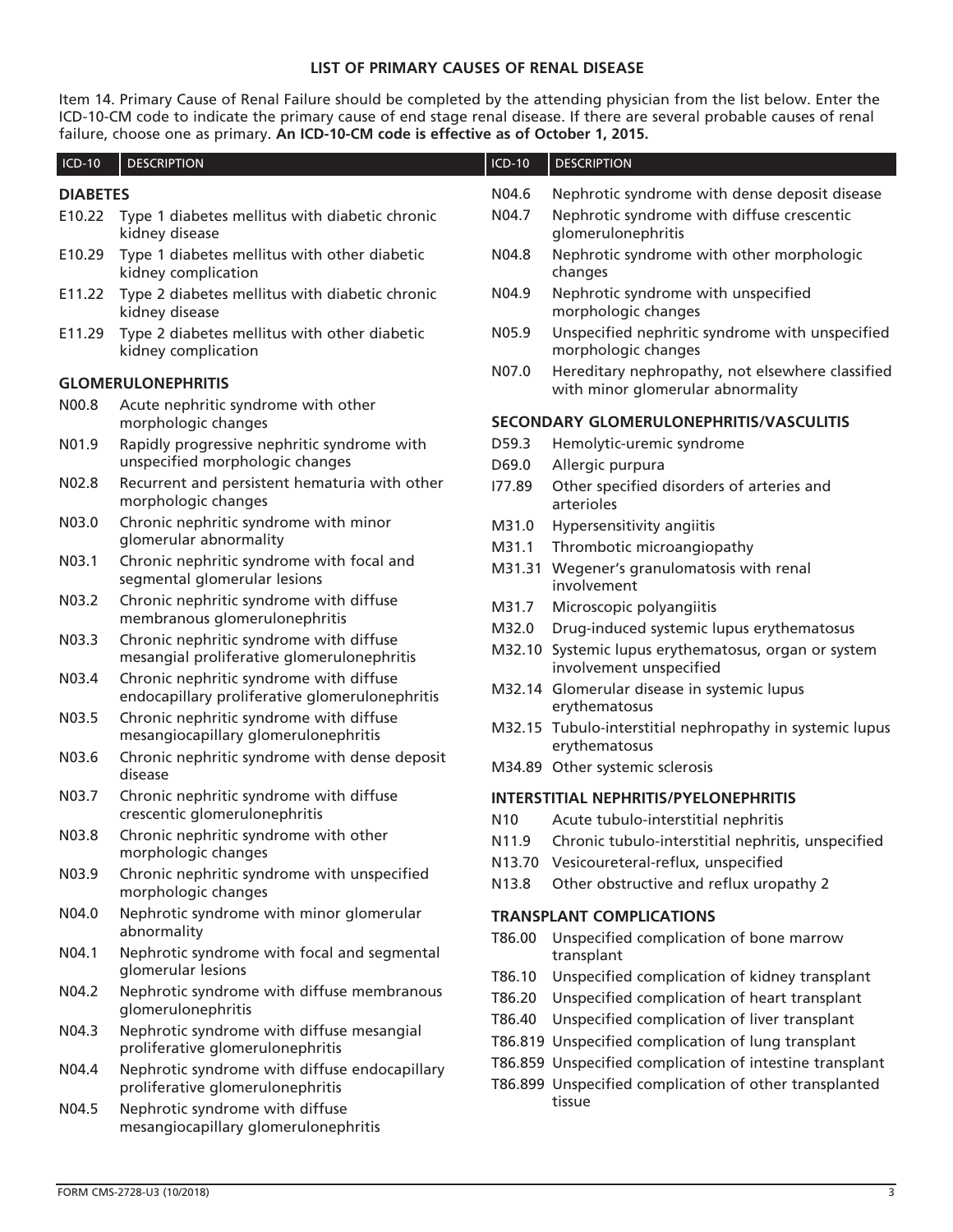## **LIST OF PRIMARY CAUSES OF RENAL DISEASE**

Item 14. Primary Cause of Renal Failure should be completed by the attending physician from the list below. Enter the ICD-10-CM code to indicate the primary cause of end stage renal disease. If there are several probable causes of renal failure, choose one as primary. **An ICD-10-CM code is effective as of October 1, 2015.**

| $ICD-10$                                           | <b>DESCRIPTION</b>                                                                                                                  | $ICD-10$            | <b>DESCRIPTION</b>                                                                                       |
|----------------------------------------------------|-------------------------------------------------------------------------------------------------------------------------------------|---------------------|----------------------------------------------------------------------------------------------------------|
|                                                    |                                                                                                                                     |                     |                                                                                                          |
|                                                    | <b>HYPERTENSION/LARGE VESSEL DISEASE</b>                                                                                            | C90.00              | Multiple myeloma not having achieved remission                                                           |
| 112.9                                              | Hypertensive chronic kidney disease with stage<br>1through stage 4 chronic kidney disease, or<br>unspecified chronic kidney disease | D30.9<br>D41.00     | Benign neoplasm of urinary organ, unspecified<br>Neoplasm of uncertain behavior of unspecified<br>kidney |
| 115.0                                              | Renovascular hypertension                                                                                                           | D41.9               | Neoplasm of uncertain behavior of unspecified                                                            |
| 115.8                                              | Other secondary hypertension                                                                                                        |                     | urinary organ                                                                                            |
| 175.81                                             | Atheroembolism of kidney                                                                                                            | E85.9               | Amyloidosis, unspecified                                                                                 |
| <b>CYSTIC/HEREDITARY/CONGENITAL/OTHER DISEASES</b> |                                                                                                                                     |                     | Unspecified nephritic syndrome with other<br>morphologic changes                                         |
| E72.04                                             | Cystinosis                                                                                                                          |                     | <b>DISORDERS OF MINERAL METABOLISM</b>                                                                   |
| E72.53                                             | Hyperoxaluria                                                                                                                       |                     | E83.52 Hypercalcemia                                                                                     |
| E75.21                                             | Fabry (-Anderson) disease                                                                                                           |                     |                                                                                                          |
| N07.8                                              | Hereditary nephropathy, not elsewhere classified<br>with other morphologic lesions                                                  |                     | <b>GENITOURINARY SYSTEM</b>                                                                              |
| N31.9                                              | Neuromuscular dysfunction of bladder,<br>unspecified                                                                                | N28.9               | A18.10 Tuberculosis of genitourinary system, unspecified<br>Disorder of kidney and ureter, unspecified   |
| Q56.0                                              | Hermaphroditism, not elsewhere classified                                                                                           |                     | <b>ACUTE KIDNEY FAILURE</b>                                                                              |
| Q60.2                                              | Renal agenesis, unspecified                                                                                                         | N <sub>17.0</sub>   | Acute kidney failure with tubular necrosis                                                               |
| Q61.19                                             | Other polycystic kidney, infantile type                                                                                             | N <sub>17.1</sub>   | Acute kidney failure with acute cortical necrosis                                                        |
| Q61.2                                              | Polycystic kidney, adult type                                                                                                       | N <sub>17.9</sub>   | Acute kidney failure, unspecified                                                                        |
| Q61.4                                              | Renal dysplasia                                                                                                                     |                     |                                                                                                          |
| Q61.5                                              | Medullary cystic kidney                                                                                                             |                     | <b>MISCELLANEOUS CONDITIONS</b>                                                                          |
| Q61.8                                              | Other cystic kidney diseases                                                                                                        | <b>B20</b><br>D57.1 | Human immunodeficiency virus [HIV] disease<br>Sickle-cell disease without crisis                         |
| Q62.11                                             | Congenital occlusion of ureteropelvic junction                                                                                      | D57.3               | Sickle cell trait                                                                                        |
| Q62.12                                             | Congenital occlusion of ureterovesical orifice                                                                                      | 150.9               |                                                                                                          |
| Q63.8                                              | Other specified congenital malformations of                                                                                         | K76.7               | Heart failure, unspecified<br>Hepatorenal syndrome                                                       |
|                                                    | kidney                                                                                                                              |                     | M10.30 Gout due to renal impairment, unspecified site                                                    |
| Q64.2                                              | Congenital posterior urethral valves                                                                                                | N14.0               | Analgesic nephropathy                                                                                    |
| Q79.4                                              | Prune belly syndrome                                                                                                                | N14.1               | Nephropathy induced by other drugs,                                                                      |
| Q85.1                                              | Tuberous sclerosis                                                                                                                  |                     | medicaments and biological substances                                                                    |
| Q86.8                                              | Other congenital malformation syndromes due<br>to known exogenous causes                                                            | N <sub>14.3</sub>   | Nephropathy induced by heavy metals                                                                      |
| Q87.1                                              | Congenital malformation syndromes                                                                                                   |                     | N20.0 Calculus of kidney                                                                                 |
|                                                    | predominantly associated with short stature<br>Q87.81 Alport syndrome                                                               | N25.89              | Other disorders resulting from impaired renal<br>tubular function                                        |
|                                                    |                                                                                                                                     | N26.9               | Renal sclerosis, unspecified                                                                             |
|                                                    | <b>NEOPLASMS/TUMORS</b>                                                                                                             | N28.0               | Ischemia and infarction of kidney                                                                        |
| C64.9                                              | Malignant neoplasm of unspecified kidney,<br>except renal pelvis                                                                    | N28.89              | Other specified disorders of kidney and ureter                                                           |
| C80.1                                              | Malignant (primary) neoplasm, unspecified                                                                                           | O90.4               | Postpartum acute kidney failure                                                                          |
| C85.93                                             | Non-Hodgkin lymphoma, unspecified, intra-<br>abdominal lymph nodes                                                                  |                     | S37.009A Unspecified injury of unspecified kidney, initial<br>encounter                                  |
| C88.2                                              | Heavy chain disease                                                                                                                 | Z90.5               | Acquired Absence of Kidney                                                                               |
|                                                    |                                                                                                                                     |                     |                                                                                                          |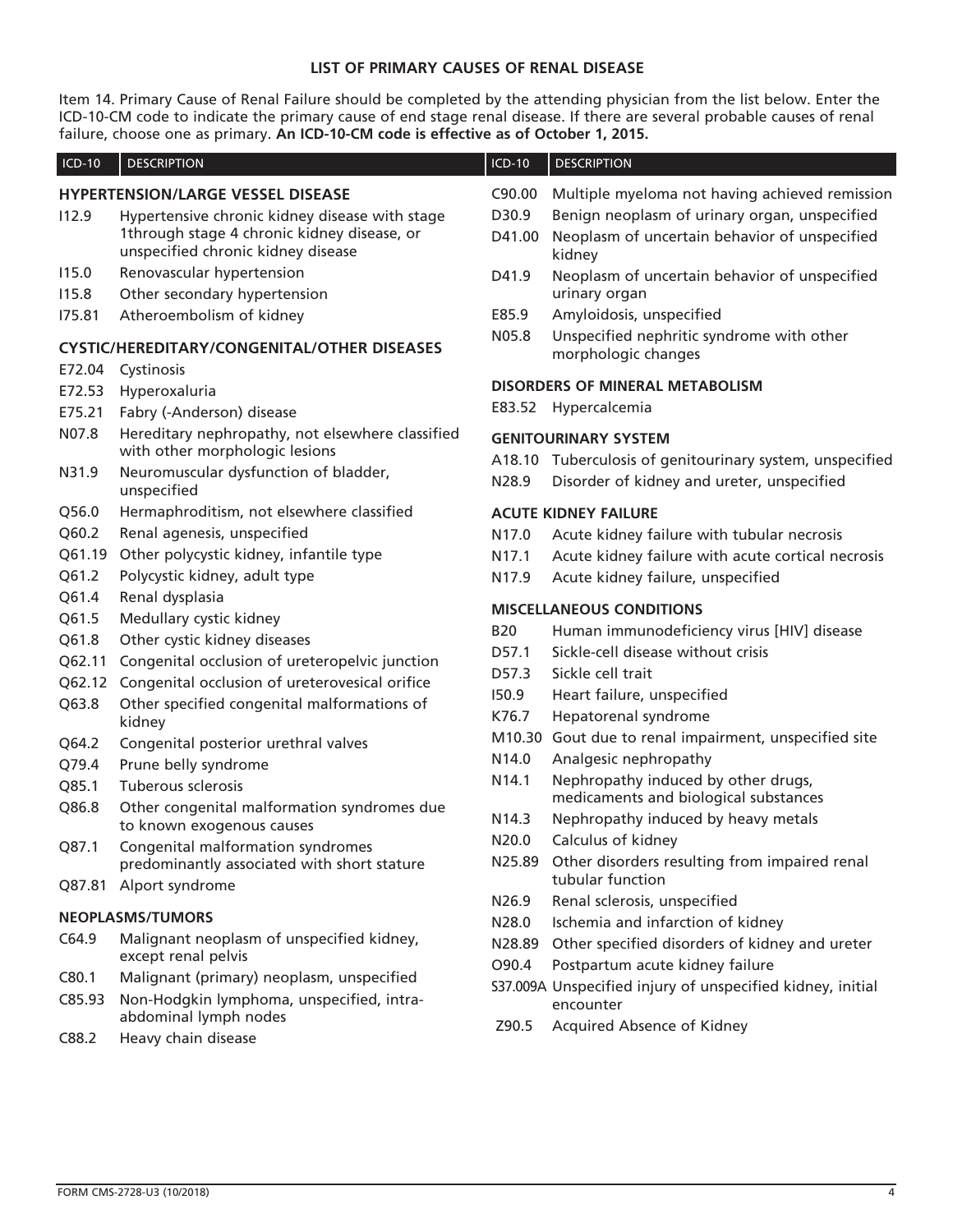# **INSTRUCTIONS FOR COMPLETION OF END STAGE RENAL DISEASE MEDICAL EVIDENCE REPORT MEDICARE ENTITLEMENT AND/OR PATIENT REGISTRATION**

For whom should this form be completed:

This form **SHOULD NOT** be completed for those patients who are in acute renal failure. Acute renal failure is a condition in which kidney function can be expected to recover after a short period of dialysis, i.e., several weeks or months.

This form **MUST BE** completed within 45 days for **ALL** patients beginning any of the following:

Check the appropriate block that identifies the reason for submission of this form.

### **Initial**

For all patients who initially receive a kidney transplant instead of a course of dialysis.

For patients for whom a regular course of dialysis has been prescribed by a physician because they have reached that stage of renal impairment that a kidney transplant or regular course of dialysis is necessary to maintain life. The first date of a regular course of dialysis is the date this prescription is implemented whether as an inpatient of a hospital, an outpatient in a dialysis

center or facility, or a home patient. The form should be completed for all patients in this category even if the patient dies within this time period.

### **Re-entitlement**

For beneficiaries who have already been entitled to ESRD Medicare benefits and those benefits were terminated because their coverage stopped 3 years post transplant but now are again applying for Medicare ESRD benefits because they returned to dialysis or received another kidney transplant.

For beneficiaries who stopped dialysis for more than 12 months, have had their Medicare ESRD benefits terminated and now returned to dialysis or received a kidney transplant. These patients will be reapplying for Medicare ESRD benefits.

### **Supplemental**

Patient has received a transplant or trained for self-care dialysis within the first 3 months of the first date of dialysis and initial form was submitted.

**All items except as follows:** To be completed by the attending physician, head nurse, or social worker involved in this patient's treatment of renal disease.

**Items 14, 16-17, 25-26, 48-49:** To be completed by the attending physician. **Item 43:** To be signed by the attending physician or the physician familiar with the patient's self-care dialysis training. **Items 53 and 54:** To be signed and dated by the patient.

- 1. Enter the patient's legal name (Last, first, middle initial). Name should appear exactly the same as it appears on patient's social security or Medicare card.
- 2. If the patient is covered by Medicare, enter his/her Medicare Beneficiary Identifier as it appears on his/her Medicare card. If the patient has not yet been assigned a Medicare Beneficiary Identifier, enter the Social Security Number as it appears on his/her Social Security Card. **Only enter the Social Security Number if the patient does not have a Medicare Beneficiary Identifier**.
- 3. Enter patient's date of birth (2-digit Month, Day, and 4-digit Year). Example 07/25/1950.
- 4. Enter the patient's mailing address (number and street or post office box number, city, state, and ZIP code.)
- 5. Enter the patient's home area code and telephone number.
- 6. Check the appropriate block to identify sex.
- 7. Check the appropriate block to identify ethnicity. Definitions of the ethnicity categories for Federal statistics are as follows: **Not Hispanic or Latino**—A person of culture or origin not described below, regardless of race.

**Hispanic or Latino**—A person of Cuban, Mexican, Puerto Rican, South or Central American, or other Spanish culture or origin regardless of race. Please complete Item 9 and provide the country, area of origin, or ancestry to which the patient claims to belong.

8. Country/Area of origin or ancestry—Complete if information is available or if directed to do so in question 9.

9. Check the appropriate block(s) to identify race. The 1997 OMB standards permit the reporting of more than one race. An individual's response to the race question is based upon selfidentification.

Definitions of the racial categories for Federal statistics are as follows:

**White**—A person having origins in any of the original peoples of Europe, the Middle East, or North Africa.

**Black or African American**—A person having origins in any of the Black racial groups of Africa.

**American Indian/Alaska Native**—A person having origins in any of the original peoples of North and South America (including Central America) and who maintains tribal affiliation or community attachment.

**Asian**—A person having origins in any of the original peoples of the Far East, Southeast Asia, or the Indian subcontinent including, for example, Cambodia, China, India, Japan, Korea, Malaysia, Pakistan, the Philippine Islands, Thailand, and Vietnam.

**Native Hawaiian or Other Pacific Islander**—AA person having origins in any of the original peoples of Hawaii, Guam, Samoa, or other Pacific Islands.

**Other Race**—For respondents unable to identify with any of these five race categories

10. Check the appropriate yes or no block to indicate if patient is applying for ESRD Medicare. **Note: Even though a person may already be entitled to general Medicare coverage, he/she should reapply for ESRD Medicare coverage.**

#### **DISTRIBUTION OF COPIES:**

- **• To the Applicant:** Forward the hard copy of this form with original signatures to the Social Security office servicing the claim.
- **• To the Dialysis Facility:** Complete the form in Crown Web or maintain a copy with signature's in the patient file.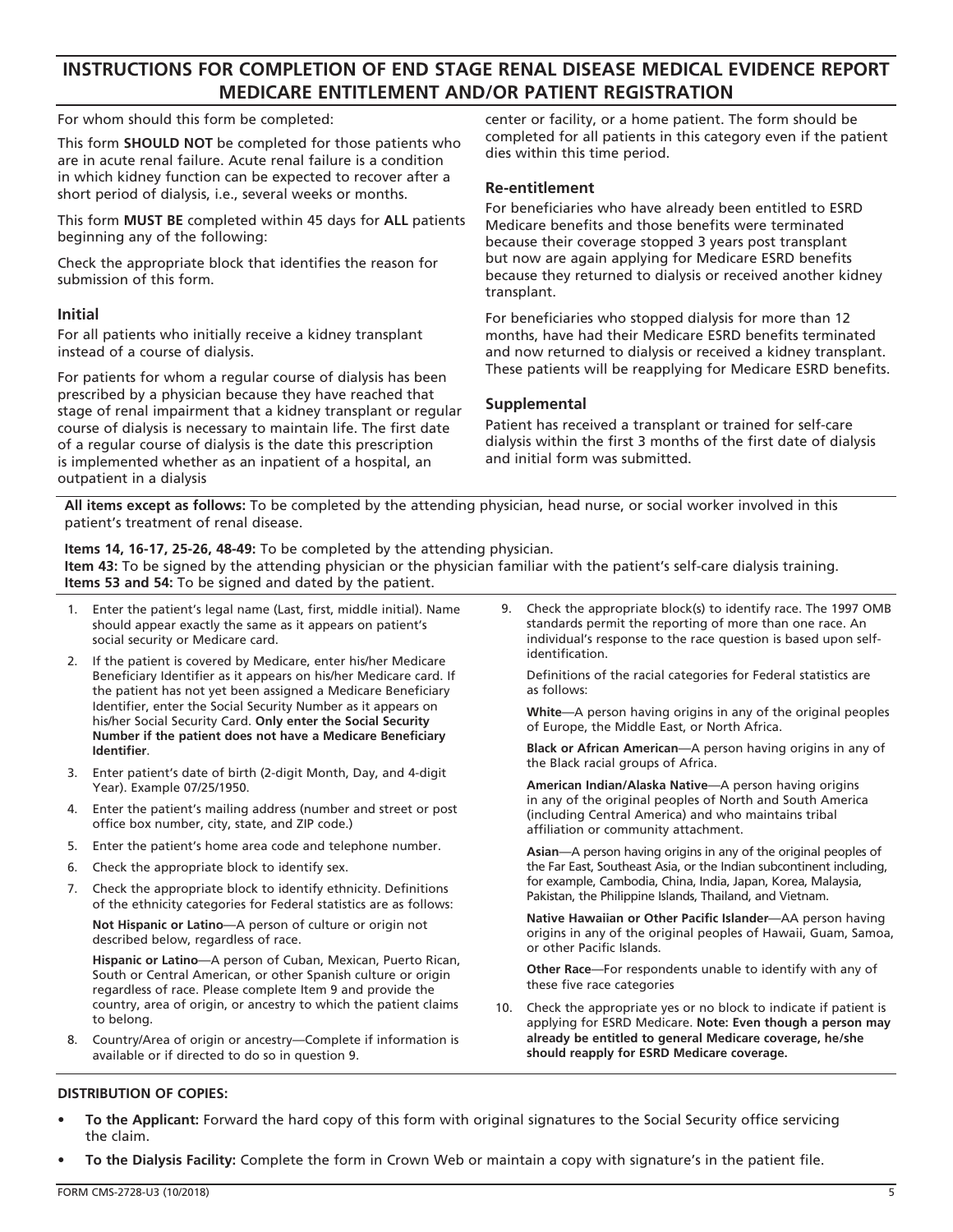11. Check **all** the blocks that apply to this patient's current medical insurance status.

**Medicaid**—Patient is currently receiving State Medicaid benefits.

**Medicare**—Patient is currently entitled to Federal Medicare benefits.

**Employer Group Health Insurance**—Patient receives medical benefits through an employee health plan that covers employees, former employees, or the families of employees or former employees.

**VA**—Patient is receiving medical care from a Department of Veterans Affairs facility.

**Medicare Advantage**—Patient is receiving medical benefits under a Medicare Advantage organization.

**Other** Medical Insurance—Patient is receiving medical benefits under a health insurance plan that is not Medicare, Medicaid, Department of Veterans Affairs, HMO/M+C organization, nor an employer group health insurance plan. Examples of other medical insurance are Railroad Retirement and CHAMPUS beneficiaries.

**None**—Patient has no medical insurance plan.

- 12. Enter the patient's most recent recorded height in inches **OR** centimeters at time form is being completed. If entering height in centimeters, round to the nearest centimeter. Estimate or use last known height for those unable to be measured. (Example of inches - 62. DO NOT PUT 5'2") NOTE: For amputee patients, enter height prior to amputation.
- 13. Enter the patient's most recent recorded dry weight in pounds **OR** kilograms at time form is being completed. If entering weight in kilograms, round to the nearest kilogram.

#### **NOTE: For amputee patients, enter actual dry weight.**

- 14. Primary Cause of Renal Failure should be determined by the attending physician using the appropriate ICD-10-CM code. Enter the ICD-10-CM code from page 3 or 4 of form to indicate the primary cause of end stage renal disease. If there are several probable causes of renal failure, choose one as primary. An ICD-10-CM code is effective as of October 1, 2015. These are the only acceptable causes of end stage renal disease.
- 15. Check the first box to indicate employment status 6 months prior to renal failure and the second box to indicate current employment status. **Check only one box for each time period**. If patient is under 6 years of age, leave blank.
- 16. **To be completed by the attending physician**. Check all co-morbid conditions that apply.

**\*Cerebrovascular Disease** includes history of stroke/ cerebrovascular accident (CVA) and transient ischemic attack (TIA).

**\*Peripheral Vascular Disease** includes absent foot pulses, prior typical claudication, amputations for vascular disease, gangrene and aortic aneurysm.

**\*Drug dependence** means dependent on illicit drugs.

17. Prior to ESRD therapy, check the appropriate box to indicate whether the patient received Exogenous erythropoetin (EPO) or equivalent, was under the care of a nephrologist and/or was under the care of a kidney dietitian. Provide vascular access information as to the type of access used (Arterio-Venous Fistula (AVF), graft, catheter (including port device) or other type of access) when the patient first received outpatient dialysis. If an AVF access was not used, was a maturing AVF or graft present?

**NOTE: For those patients re-entering the Medicare program after benefits were terminated, Items 18a thru 18c should contain initial laboratory values within 45 days prior to the most recent ESRD episode. Lipid profiles and HbA1c should be within 1 year of the most recent ESRD episode. Some tests may not be required for patients under 21 years of age.**

- 18a1. Enter the serum albumin value (g/dl) and date test was taken. This value and date must be within 45 days prior to first dialysis treatment or kidney transplant.
- 18a2. Enter the lower limit of the normal range for serum albumin from the laboratory which performed the serum albumin test entered in 19a1.
- 18a3. Enter the serum albumin lab method used (BCG or BCP).
- 18b. Enter the serum creatinine value (mg/dl) and date test was taken. **THIS FIELD MUST BE COMPLETED.** Value must be within 45 days prior to first dialysis treatment or kidney transplant.
- 18c. Enter the hemoglobin value (g/dl) and date test was taken. This value and date must be within 45 days prior to the first dialysis treatment or kidney transplant.
- 18d. Enter the HbA1c value and the date the test was taken. The date must be within 1 year prior to the first dialysis treatment or kidney transplant.
- 18e. Enter the Lipid Profile values and date test was taken. These values: TC–Total Cholesterol; LDL–LDL Cholesterol; HDL–HDL Cholesterol; TG–Triglycerides, and date must be within 1 year prior to the first dialysis treatment or kidney transplant.
- 19. Enter the name of the dialysis facility where patient is currently receiving care and who is completing this form for patient.
- 20. Enter the 6-digit Medicare identification code of the dialysis facility in item 19.
- 21. If the person is receiving a regular course of dialysis treatment, check the appropriate **anticipated long-term treatment setting** at the time this form is being completed.
- 22. If the patient is, or was, on regular dialysis, **check the anticipated long-term primary type of dialysis**: Hemodialysis, (enter the number of sessions prescribed per week and the hours that were prescribed for each session), CAPD (Continuous Ambulatory Peritoneal Dialysis) and CCPD (Continuous Cycling Peritoneal Dialysis), or Other. **Check only one block**. NOTE: Other has been placed on this form to be used only to report IPD (Intermittent Peritoneal Dialysis) and any new method of dialysis that may be developed prior to the renewal of this form by Office of Management and Budget.
- 23. Enter the date (month, day, year) that a "regular course of chronic dialysis" began. The beginning of the course of dialysis is counted from the beginning of regularly scheduled dialysis necessary for the treatment of end stage renal disease (ESRD) regardless of the dialysis setting. The date of the first dialysis treatment after the physician has determined that this patient has ESRD and has written a prescription for a "regular course of dialysis" is the "Date Regular Chronic Dialysis Began" regardless of whether this prescription was implemented in a hospital/ inpatient, outpatient, or home setting and regardless of any acute treatments received prior to the implementation of the prescription.

**NOTE: For these purposes, end stage renal disease means irreversible damage to a person's kidneys so severely affecting his/her ability to remove or adjust blood wastes that in order to maintain life he or she must have either a course of dialysis or a kidney transplant to maintain life.**

**If re-entering the Medicare program, enter beginning date of the current ESRD episode. Note in Remarks, Item 52, that patient is restarting dialysis.**

- 24. Enter date patient started chronic dialysis at current facility of dialysis services. In cases where patient transferred to current dialysis facility, this date will be after the date in Item 24.
- 25. Enter whether the patient has been informed of their options for receiving a kidney transplant.
- 26. If the patient has not been informed of their options (answered "no" to Item 25), then enter all reasons why a kidney transplant was not an option for this patient at this time.